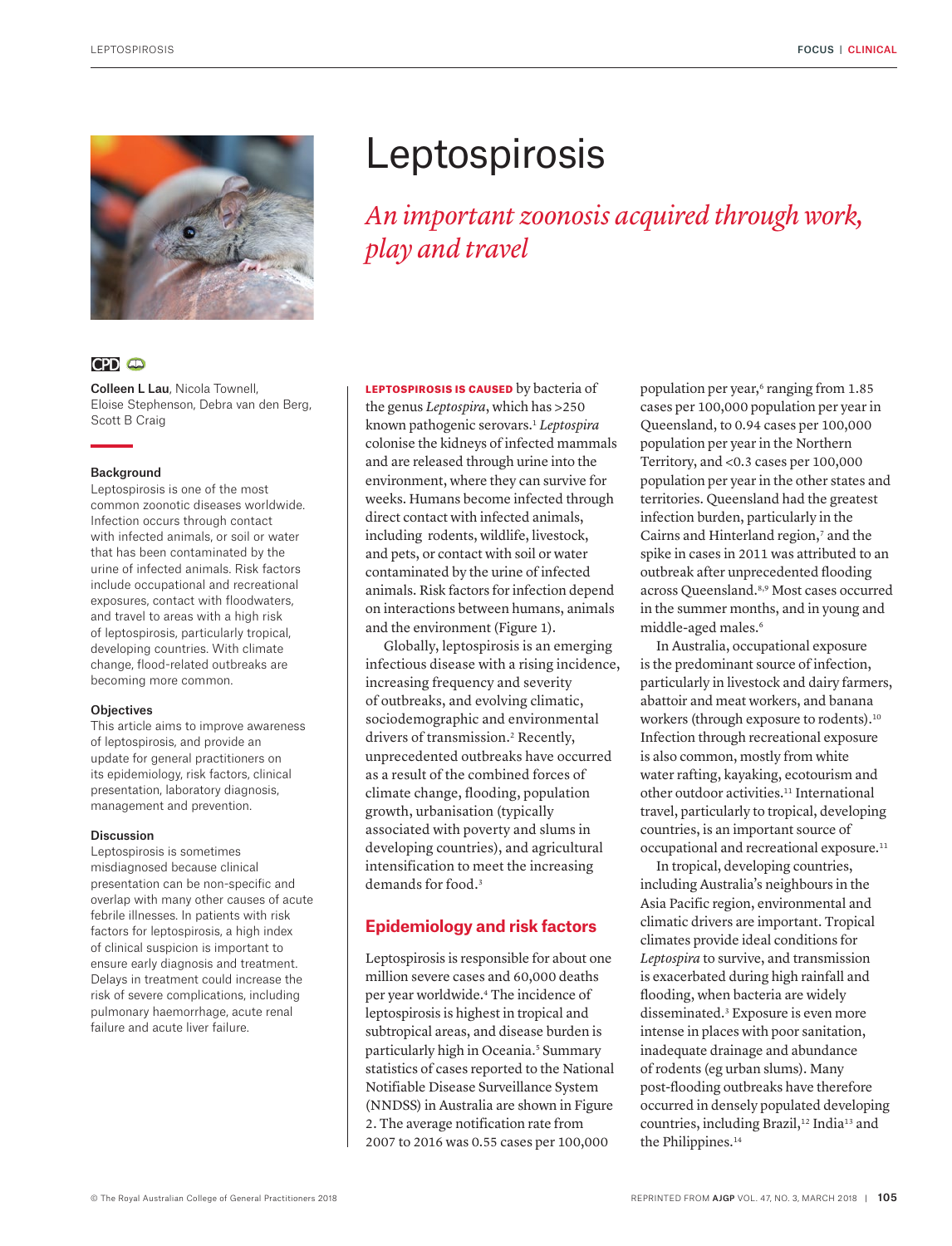



## **Pathophysiology, clinical features and complications**

Clinical presentations of leptospirosis range from mild, non-specific febrile illnesses to life-threatening complications. After an incubation period of two to 30 days (usually five to 14 days), leptospirosis manifests as a biphasic illness with an acute/bacteraemic phase (seven to 10 days from symptom onset), characterised by sudden onset of fever, myalgia and headache.<sup>2</sup> Calf tenderness and conjunctival suffusion are characteristic but not always present. Other non-specific symptoms include anorexia, nausea, vomiting, abdominal pain, dizziness, lethargy, arthralgia, eye pain, photophobia and rashes. This is followed by a late/immune phase (>7 days from symptom onset), when immunologically mediated organ

damage occurs, and severe complications include acute renal failure, pulmonary haemorrhage, myocarditis, arrhythmias, shock, liver failure, coagulopathy and neurological complications.2 Weil's disease is the classic triad of jaundice, renal failure and haemorrhage, but these manifestations do not always occur together. Aseptic meningitis, encephalitis, convulsions, Guillain– Barré syndrome, transverse myelitis and other neurological syndromes have also been reported.<sup>2</sup> Leptospirosis can also present with acute or chronic optic manifestations, including subconjunctival and retinal haemorrhages, optic neuritis and chronic uveitis.

## **Differential diagnosis**

Leptospirosis can be difficult to clinically distinguish from other causes

## Box 1. Case definition of leptospirosis<sup>17</sup>

A 'confirmed case' requires definitive laboratory evidence of leptospirosis infection by one of the following:

- Isolation of pathogenic *Leptospira* species
- A fourfold or greater rise in *Leptospira* MAT titre between acuteand convalescent-phase sera obtained at least two weeks apart, and preferably conducted at the same laboratory
- A single *Leptospira* MAT titre ≥400, supported by a positive ELISA IgM result.

*Note. A positive IgM ELISA or positive PCR alone are considered probable rather than confirmatory according to the National Notifiable Diseases Surveillance System definitions*

*ELISA, enzyme-linked immunosorbent assay; MAT, microscopic agglutination test; PCR, polymerase chain reaction*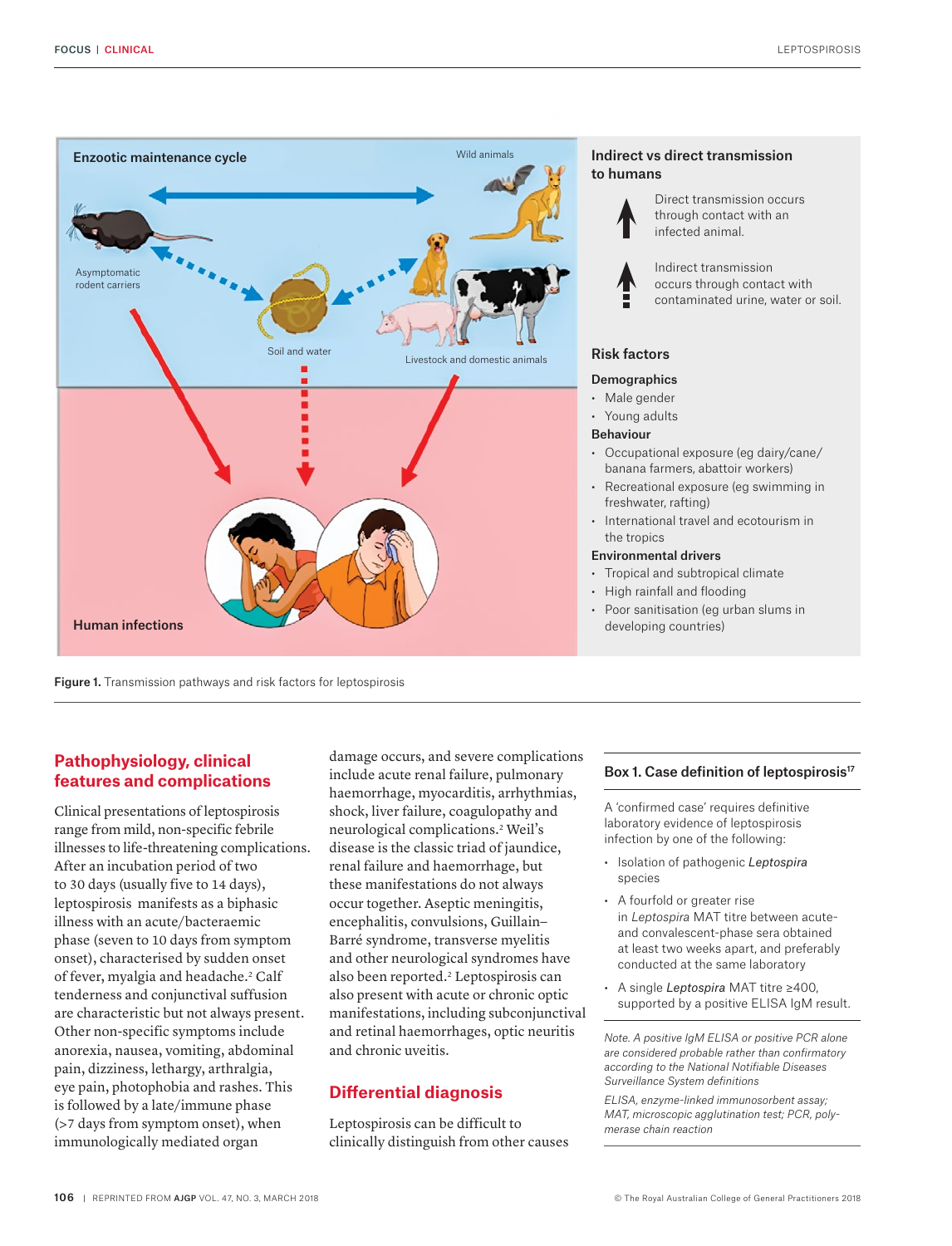



of acute febrile illnesses or their severe complications; diagnosis may therefore be missed or delayed. A detailed history is important for identifying patients who have undertaken activities that place them at risk of exposure to infection. A travel history is also important for delineating possible diagnoses.

Differential diagnoses of leptospirosis include influenza, pneumonia, arboviral infections (ie dengue, chikungunya, Zika virus, Ross River virus), malaria, typhoid, rickettsia, Q fever, acute viral hepatitis, pyelonephritis and meningitis. Haemorrhagic complications can also mimic meningococcaemia or severe dengue.15 Co-infections have also been reported,16 particularly in post-flooding

settings, when outbreaks of multiple diseases (eg leptospirosis, dengue, typhoid) can occur at the same time.

## **Laboratory diagnosis**

Multiple diagnostic tests are available, and it is important to order the appropriate test(s) and understand their interpretation for each phase of the illness. Tests that detect the presence of bacteria (eg polymerase chain reaction [PCR], culture) will only yield positive results in the acute/bacteraemic phase. Tests that detect antibodies will produce positive results later, from days six to eight from illness onset for immunoglobulin M (IgM) enzyme-linked immunosorbent assay

(ELISA), and from day 10 to 12 from illness onset for microscopic agglutination test (MAT). The NNDSS definition of a confirmed case (Box 1) is based on culture or MAT, the gold standard tests in the acute/bacteraemic and late/immune phases respectively.17 Positive PCR alone or IgM ELISA alone are considered probable rather than confirmatory, but are nevertheless valuable for guiding clinical diagnosis in patients who present with suspected leptospirosis.

In the acute/bacteraemic phase, blood should be collected for PCR (in a serumseparating tube) and IgM ELISA before commencing antibiotics. During the early acute/bacteraemic phase, IgM ELISA has lower sensitivity, compared with PCR,<sup>18</sup>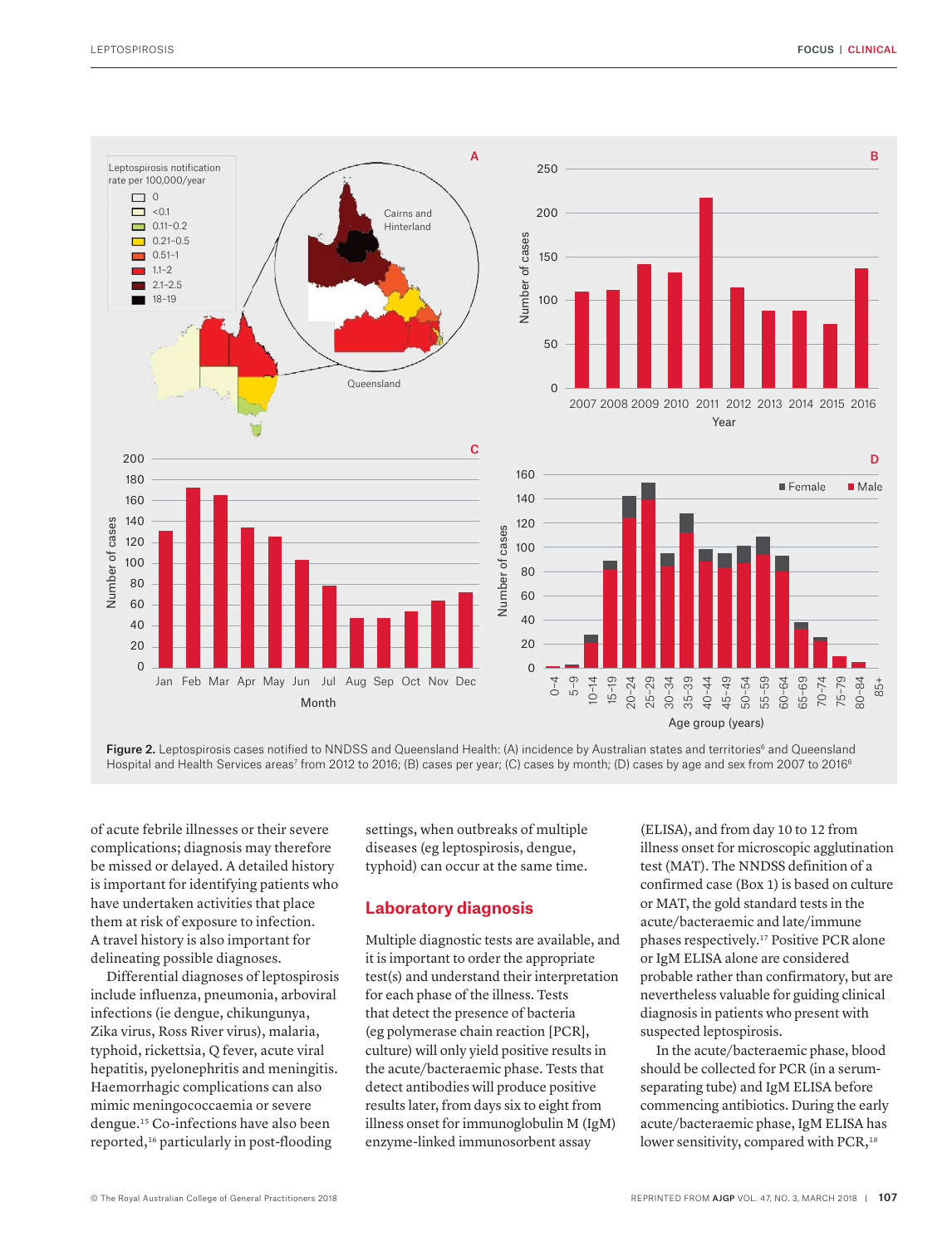but the results are helpful in determining the phase of illness. Blood cultures should be taken if the specific culture medium is available (Ellinghausen–McCullough– Johnson–Harris medium).19 However, it is important to check the availability of the culture medium with the local pathology laboratory, and whether they are able to conduct cultures. Cultures are examined for six weeks by dark-field microscopy, so this method is generally not useful for informing immediate clinical management.

During the late/immune phase, when antibodies are present, both IgM ELISA and MAT tests should be requested. Reactive IgM ELISAs are sent to reference laboratories for confirmation by MAT. A convalescent sample should be collected 14 days later to confirm rising MAT titres, particularly if the initial IgM ELISA was reactive but MAT was found to be non-reactive. MAT combines diluted serum with a panel of serovars from different serogroups.<sup>1,19</sup> The World Health Organization's (WHO's) Leptospirosis Reference Laboratory in Brisbane, Queensland,<sup>20</sup> uses a routine panel of 22 serovars, which includes a representative from each major serogroup.

Any history of overseas travel by the patient should be communicated to the laboratory so that appropriate serovars are included in the panel.

Depending on the clinical presentation, other relevant investigations should include full blood count, biochemistry, arterial blood gases, electrocardiography (ECG), chest X-ray and lumbar puncture. The most common laboratory findings in a patient with leptospirosis are neutrophilia and mildly abnormal liver function tests. Other possible investigation findings, depending on severity and complications, are summarised in Table 1.

## **Clinical management**

If leptospirosis is suspected on the basis of the clinical presentation and risk factors for recent exposure, empirical antibiotics should be given early and continued for at least seven days. For mild disease, doxycycline (100 mg twice daily) is the preferred antibiotic for empirical treatment because it is also effective against rickettsial infections, which can have a similar

presentation.21 Other options include amoxicillin and erythromycin. Intravenous benzylpenicillin 1.2 g six-hourly or ceftriaxone 1 g daily should be used for severe infection.21 Jarish–Herxheimer reactions can occur one to 48 hours after starting antibiotics.15,22 Common features include sudden onset of shivers or rigors, fever and hypotension. Jarish–Herxheimer is caused by an acute inflammatory response mediated by the release of large amounts of cytokines in response to the sudden and rapid death of *Leptospira*.

Patients with suspected leptospirosis who present with life-threatening complications and/or evidence of endorgan failure (eg massive pulmonary haemorrhage, acute respiratory distress syndrome, renal failure, shock) should be referred to a hospital because of the risk of further deterioration.

Depending on the complications, management might include intravenous fluids and inotropes, ventilation, haemodialysis, and treatment of arrhythmias and coagulopathies. Currently, corticosteroids are not recommended because there is conflicting evidence

| Investigations                 | <b>Findings</b>                                                                                                                                                                                                                                                                                |
|--------------------------------|------------------------------------------------------------------------------------------------------------------------------------------------------------------------------------------------------------------------------------------------------------------------------------------------|
| Full blood count               | Leucocytosis, neutrophilia with left shift, lymphopenia, normochromic anaemia, thrombocytopenia                                                                                                                                                                                                |
| Urea, electrolytes, creatinine | Raised urea and creatinine if renal impairment. Potassium is usually normal or low, high potassium is<br>associated with poor outcomes (an indicator of impaired renal function, and might lead to arrhythmias).<br>Low sodium                                                                 |
| Liver function tests           | Raised bilirubin (mainly direct), may take time to resolve. Normal or raised liver enzymes. Aspartate<br>aminotransferase and alanine aminotransferase are typically three to five times above normal, but could be<br>much higher in cases with fulminant hepatic failure                     |
| Urinalysis                     | Proteinuria, microscopic haematuria, pyuria, granular casts                                                                                                                                                                                                                                    |
| Creatine phosphokinase         | Raised in patients with myalgia                                                                                                                                                                                                                                                                |
| Coagulation                    | Prothrombin time, partial thromboplastin time and international normalised ratio may be raised because of<br>impaired liver function                                                                                                                                                           |
| Arterial blood gases           | Low partial pressure of $O_2$ (PaO <sub>2</sub> ), arterial O <sub>2</sub> saturation (SaO <sub>2</sub> ), ratio of partial pressure arterial oxygen and<br>fraction of inspired oxygen (PaO <sub>2</sub> /FiO <sub>2</sub> ) ratio, metabolic acidosis (ie low pH, low HCO <sub>3</sub> )     |
| Electrocardiograph             | Atrial fibrillation, supraventricular or ventricular extrasystoles, atrioventricular block, other arrhythmias                                                                                                                                                                                  |
| Chest X-ray                    | Variable findings, including alveolar infiltrates, nodular densities and consolidation. Changes could be<br>diffuse or lobar, unilateral or bilateral. Findings could represent a range of pathology, including alveolar<br>haemorrhage, acute respiratory distress syndrome, pulmonary oedema |
| Lumbar puncture                | Neutrophilic or lymphocytic pleocytosis, mild elevations in protein, normal glucose                                                                                                                                                                                                            |

#### Table 1. Possible investigation findings in leptospirosis, depending on severity and complications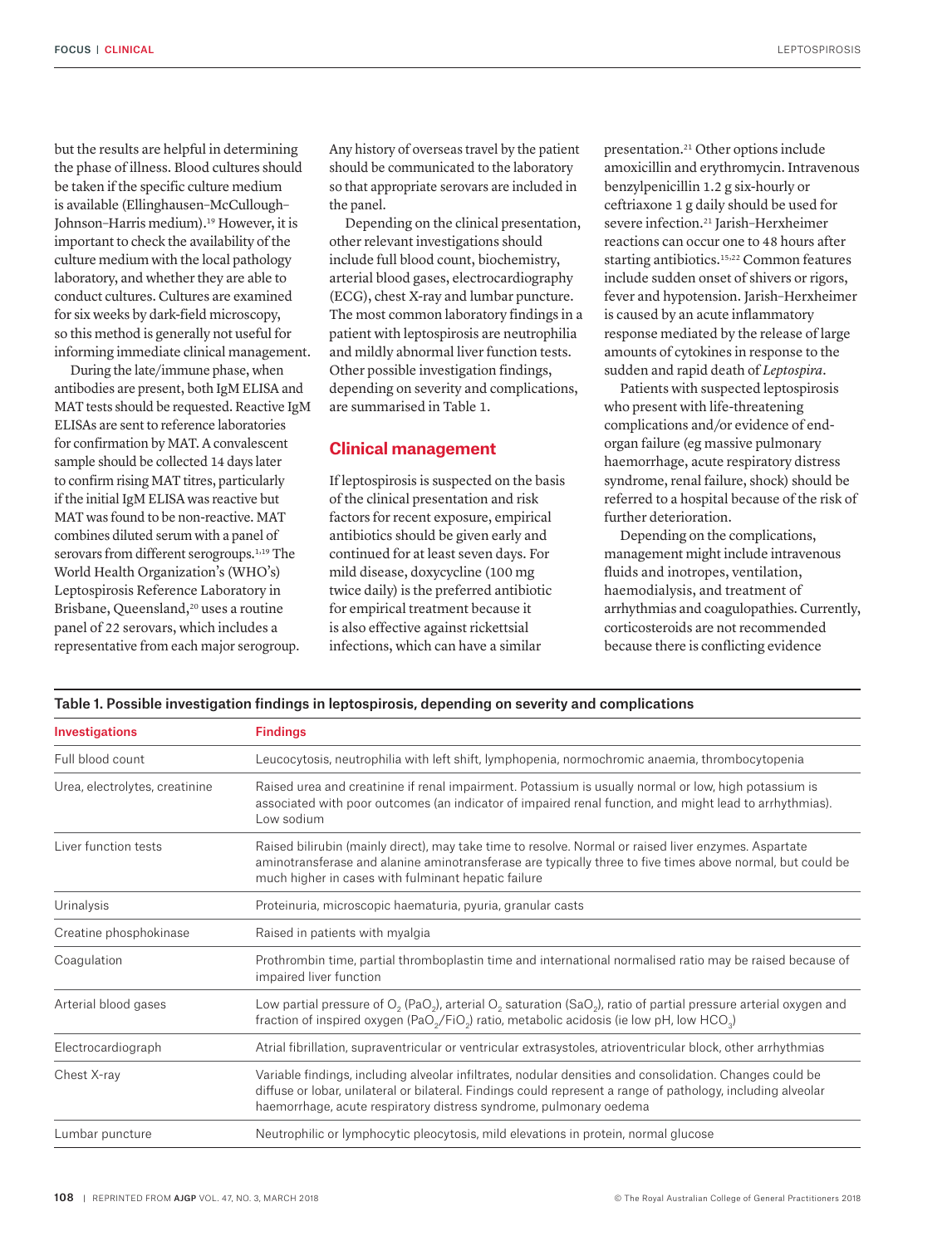FOCUS | CLINICAL

about their effectiveness, and their use has been associated with increased risk of nosocomial infections in patients with severe leptospirosis.<sup>23</sup>

### **CASE**

A mining engineer, 38 years of age, presented to a general practitioner with a one-week history of fevers, rigors, nausea, vomiting, headache, myalgia and malaise. He had returned two weeks previously from a one-month work trip to Papua New Guinea (PNG), where he walked in jungles and creeks, sustained cuts and lacerations, and received multiple insect bites. He drank filtered water, ate cooked or processed food, and denied any recent sexual contact. He was up to date with routine immunisations, and hepatitis A and typhoid immunisations. He had no significant medical history, and was not on any medications.

On examination, he was icteric, febrile (39.9°C) and tachycardic (110 beats/ min). His blood pressure was 140/80 mmHg, respiratory rate was 20 breaths/ min and O<sub>2</sub> saturation was 98% on air. Cardiorespiratory examinations were unremarkable. Right upper quadrant abdominal tenderness and mild hepatomegaly were noted. There was no rash or lymphadenopathy. He was referred to an emergency department, where initial investigations revealed:

- **•** normal haemoglobin 163 g/L
- marked leukopenia 2.7 x 10<sup>9</sup>/L (reference range:  $4.5-11 \times 10^9$ /L)
- lymphopenia 0.36 x 10<sup>9</sup>/L (reference range: 1-4 x 10<sup>9</sup>/L)
- thrombocytopenia 93 x 10<sup>9</sup>/L (reference range: 150-400 x 10<sup>9</sup>/L)
- **•** acute kidney injury
	- creatinine: 120 µmol/L
	- estimated glomerular filtration rate: 46 mL/min/1.73 m2
- **•** acute hepatitis
	- total serum protein: 61 g/L (reference range: 65–85 g/L)
	- aspartate aminotransferase: 400 U/L (reference range: 10–45 U/L)
	- alanine aminotransferase: 364 U/L (reference range: 5–45 U/L)
	- bilirubin: 112 µmol/L (reference range: <20 µmol/L)
- **•** elevated lactate 3.4 mmol/L (reference range: <2 mmol/L)
- **•** elevated C-reactive protein 232 mg/L (reference range: <5 mg/L).

International normalised ratio and chest X-ray were normal. An abdominal ultrasound showed a mildly enlarged liver consistent with acute hepatitis, but was otherwise normal. Blood cultures and laboratory tests for malaria, dengue, human immunodeficiency virus, cytomegalovirus, Zika virus, flavivirus, rickettsia and hepatitis C were all negative. Test results also showed immunity to Epstein–Barr virus, and hepatitis A and B. *Leptospira* IgM ELISA was reactive, but MAT was negative  $(titre < 1:50)$ .

He was admitted to hospital and commenced on doxycycline 100 mg twice daily for presumed leptospirosis. Over three days, his fever and symptoms resolved, and blood markers improved. He was discharged home to complete a course of doxycycline, and made a full recovery.

Follow-up serology showed persistently reactive IgM ELISA, but only low MAT titres (1:100 against serovar Celledoni), suggestive, but not definitive, of recent infection. *Leptospira* DNA was detected by PCR performed retrospectively on the initial specimen. The inconclusive serology results most likely represent infection with an unusual or yet unidentified serovar from PNG.

This case illustrates a classic presentation of severe leptospirosis after high-risk exposure in a tropical, developing country, and the challenges of confirming infections with exotic serovars. The patient presented at one week after symptom onset (at the transition between acute/bacteraemic and late/immune phase), and a more timely diagnosis could have been made if both PCR and serology were initially requested.

## **Surveillance, prevention and control**

Leptospirosis is a notifiable disease, and reporting to NNDSS is mandatory. Cases are investigated by the public health units of the specific state and territory, and risk factors and potential infection sources are explored.

Infection risk can be reduced by avoiding direct contact with contaminated soil or water (especially floodwaters), and animals or animal products. Those at occupational risk, such as farmers, abattoir and meat workers, banana workers and military personnel, should be provided with educational materials about preventive measures<sup>24</sup> and advised to wear protective gear (eg boots, goggles, aprons, gloves). Open wounds should be cleaned and covered. Thorough washing is recommended after exposure to contaminated soil, water, animals or animal products. Travellers to tropical developing countries should be advised to avoid floodwaters, or swimming in rivers and waterfalls after heavy rainfall. Those at high risk of infection should be advised to seek medical care promptly if they develop a febrile illness.

Infection risk can also be reduced by control measures aimed at minimising environmental contamination, including livestock vaccination, segregating infected animals, rodent control, flood mitigation and reducing garbage, which attracts rodents and blocks drains. Sources of infection identified through case investigations should be managed appropriately to reduce the risk of further cases. During high-risk periods (eg postflooding), public health warnings and alerts should be issued.

Doxycycline has been considered for prophylaxis, but a systematic review concluded that regular use at 200 mg weekly was associated with nausea and vomiting, and there was no clear benefit for reducing the risk of leptospirosis.25 Routine use is therefore not recommended, but might be considered if short-term intense exposures are anticipated (eg soldiers, outbreak response personnel, recreational exposure) or after high-risk exposures (eg floodwaters). Doxycycline can also provide protection against other infectious disease (eg malaria, rickettsia). For travellers to malaria-endemic areas who may be at risk of leptospirosis, using doxycycline for malaria prophylaxis (in preference